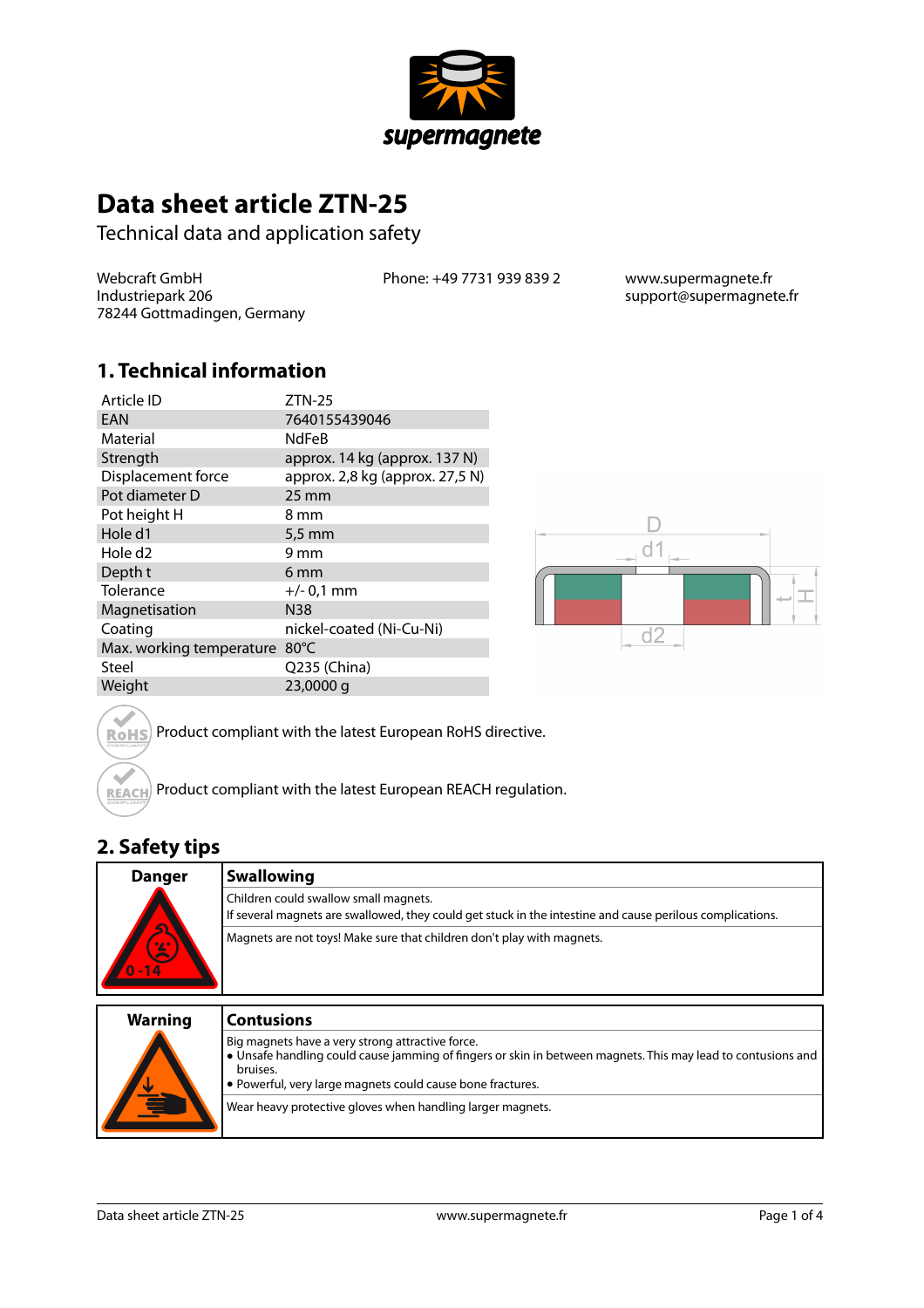| <b>Warning</b> | l Pacemaker                                                                                                                                                                                       |
|----------------|---------------------------------------------------------------------------------------------------------------------------------------------------------------------------------------------------|
|                | Magnets could affect the functioning of pacemakers and implanted heart defibrillators.<br>A pacemaker could switch into test mode and cause illness.<br>• A heart defibrillator may stop working. |
|                | $\bullet$ If you wear these devices keep sufficient distance to magnets: www.supermagnete.fr/eng/fag/distance<br>. Warn others who wear these devices from getting too close to magnets.          |
|                |                                                                                                                                                                                                   |

| <b>Heavy objects</b>                                                                                                                                                                                            |
|-----------------------------------------------------------------------------------------------------------------------------------------------------------------------------------------------------------------|
| Too heavy loads, symptoms of fatique as well as material defect could cause a magnet or magnetic hook to<br>loosen from the surface that is was attached to.<br>Falling objects could lead to serious injuries. |
| • The indicated adhesive force applies only to ideal conditions. Allow for a high safety cushion.<br>. Don't use magnets in places where people could sustain injuries in case of material failure.             |
| <b>Metal splinters</b>                                                                                                                                                                                          |
|                                                                                                                                                                                                                 |
| Neodymium magnets are brittle. Colliding magnets could crack.                                                                                                                                                   |
| Sharp splinters could be catapulted away for several meters and injure your eyes.                                                                                                                               |
|                                                                                                                                                                                                                 |

- **•** Avoid the collision of magnets.
- **•** Wear safety glasses when handling larger magnets.
- **•** Make sure that nearby people are also protected or keep their distance.

# **3. Handling and storing**

| Caution | Magnetic field                                                                                                                                                                                              |
|---------|-------------------------------------------------------------------------------------------------------------------------------------------------------------------------------------------------------------|
|         | Magnets produce a far-reaching, strong magnetic field. They could damage TVs and laptops, computer hard<br>drives, credit and ATM cards, data storage media, mechanical watches, hearing aids and speakers. |
|         | ● Keep magnets away from devices and objects that could be damaged by strong magnetic fields.<br>$\bullet$ Please refer to our table of recommended distances: www.supermagnete.fr/eng/faq/distance         |

| Caution | <b>Combustibility</b>                                                                   |
|---------|-----------------------------------------------------------------------------------------|
|         | When machining magnets, the drilling dust could easily ignite.                          |
|         | Stay away from machining magnets or use appropriate tools and sufficient cooling water. |

| <b>Caution</b> | Nickel allergy                                                                                                                                                                                                                                    |
|----------------|---------------------------------------------------------------------------------------------------------------------------------------------------------------------------------------------------------------------------------------------------|
|                | Many of our magnets contain nickel, also those without nickel coating.<br>• Some people have an allergic reaction when they come into contact with nickel.<br>. Nickel allergies could develop from perpetual contact with nickel-plated objects. |
|                | • Avoid perpetual skin contact with magnets.<br>. Avoid contact with magnets if you already have a nickel allergy.                                                                                                                                |
| <b>Notice</b>  | Influence on people                                                                                                                                                                                                                               |
|                | According to the current level of knowledge, magnetic fields of permanent magnets do not have a measurable<br>positive or negative influence on people. It is unlikely that permanent magnets constitute a health risk, but it                    |

|  | positive or negative influence on people. It is unlikely that permanent magnets constitute a health risk, but it<br><b>c</b> annot be ruled out entirely. |
|--|-----------------------------------------------------------------------------------------------------------------------------------------------------------|
|  | $\bullet$ For your own safety, avoid constant contact with magnets.<br>$\bullet$ Store large magnets at least one metre away from your body.              |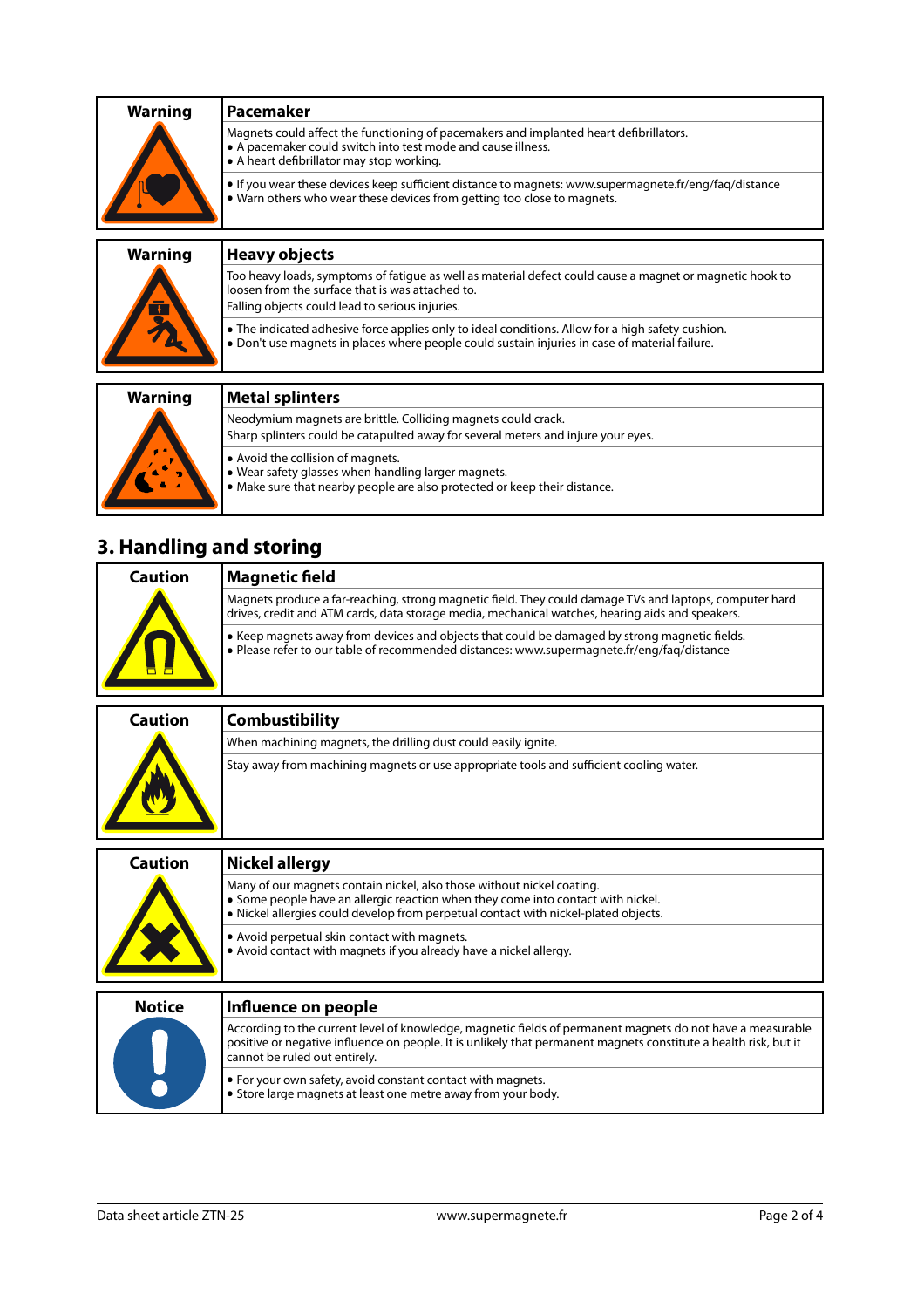| <b>Notice</b> | <b>Splintering of coating</b>                                                                                                                                                                                                                                                    |
|---------------|----------------------------------------------------------------------------------------------------------------------------------------------------------------------------------------------------------------------------------------------------------------------------------|
|               | Most of our neodymium magnets have a thin nickel-copper-nickel coating to protect them from erosion. This<br>coating could splinter or crack due to collision or large pressure. This makes them vulnerable to environmental<br>influences like moisture and they could oxidise. |
|               | • Separate big magnets, especially spheres, with a piece of cardboard.<br>• Avoid collisions of magnets as well as repeated mechanical exposure (e.g. blows, bashes).                                                                                                            |
| <b>Notice</b> | <b>Oxidation, corrosion, rust</b>                                                                                                                                                                                                                                                |
|               | Untreated neodymium magnets oxidise quickly and disintegrate.<br>Most of our magnets have a nickel-copper-nickel coating to protect them from corrosion. This coating provides<br>some protection against corrosion, but it is not robust enough for continuous outdoor use.     |
|               | • Use magnets only in the dry indoors or protect them against environmental influences.<br>• Avoid damages to the coating.                                                                                                                                                       |
| <b>Notice</b> | <b>Temperature resistance</b>                                                                                                                                                                                                                                                    |
|               | Neodymium magnets have a maximum working temperature of 80 to 200°C.                                                                                                                                                                                                             |
|               | Most neodymium magnets lose part of their adhesive force permanently at a temperature of 80°C.                                                                                                                                                                                   |
|               | • Don't use magnets in places where they are exposed to extreme heat.<br>. If you use an adhesive, don't harden it with hot air.                                                                                                                                                 |
|               |                                                                                                                                                                                                                                                                                  |
| <b>Notice</b> | <b>Mechanical treatment</b>                                                                                                                                                                                                                                                      |
|               | Neodymium magnets are brittle, heat-sensitive and oxidise easily.<br>• When drilling or sawing a magnet with improper tools, the magnet may break.<br>• The emerging heat may demagnetise the magnet.<br>• The magnet will oxidise and disintegrate due to the damaged coating.  |
|               | Avoid machining magnets if you do not have the necessary machines and experience. Let us provide you with                                                                                                                                                                        |

#### **4. Transportation tips**

| Caution | Airfreight                                                                                                                                                         |
|---------|--------------------------------------------------------------------------------------------------------------------------------------------------------------------|
|         | Magnetic fields of improperly packaged magnets could influence airplane navigation devices.<br>In the worst case it could lead to an accident.                     |
|         | • Airfreight magnets only in packaging with sufficient magnetic shielding.<br>• Please refer to the respective regulations: www.supermagnete.fr/eng/fag/airfreight |

an offer for a custom-made order instead: [www.supermagnete.fr/eng/custom\\_form.php](http://www.supermagnete.fr/eng/custom_form.php)

| <b>Caution</b> | <b>Postage</b>                                                                                                                                                                                                                                                                                                                                                                                                                       |
|----------------|--------------------------------------------------------------------------------------------------------------------------------------------------------------------------------------------------------------------------------------------------------------------------------------------------------------------------------------------------------------------------------------------------------------------------------------|
|                | Magnetic fields of improperly packaged magnets could cause disturbances in sorting machines and damage<br>fragile goods in other packages.                                                                                                                                                                                                                                                                                           |
|                | . Please refer to our shipping tips: www.supermagnete.fr/eng/faq/shipping<br>$\bullet$ Use a large box and place the magnet in the middle surrounded by lots of padding material.<br>• Arrange magnets in a package in a way that the magnetic fields neutralise each other.<br>• If necessary, use sheet iron to shield the magnetic field.<br>• There are stricter rules for airfreight: Refer to the warning notice "Airfreight". |

## **5. Disposal tips**

Small amounts of used neodymium magnets can be thrown out with the regular trash. Larger amounts of magnets need to be recycled as scrap metal.

### **6. Statutory provisions**

Neodymium magnets are not intended for sale/export to the United States of America, Canada or Japan. You are strictly prohibited from directly or indirectly exporting the neodymium magnets that you received from us or the end products that you produced from those magnets to the countries mentioned above.